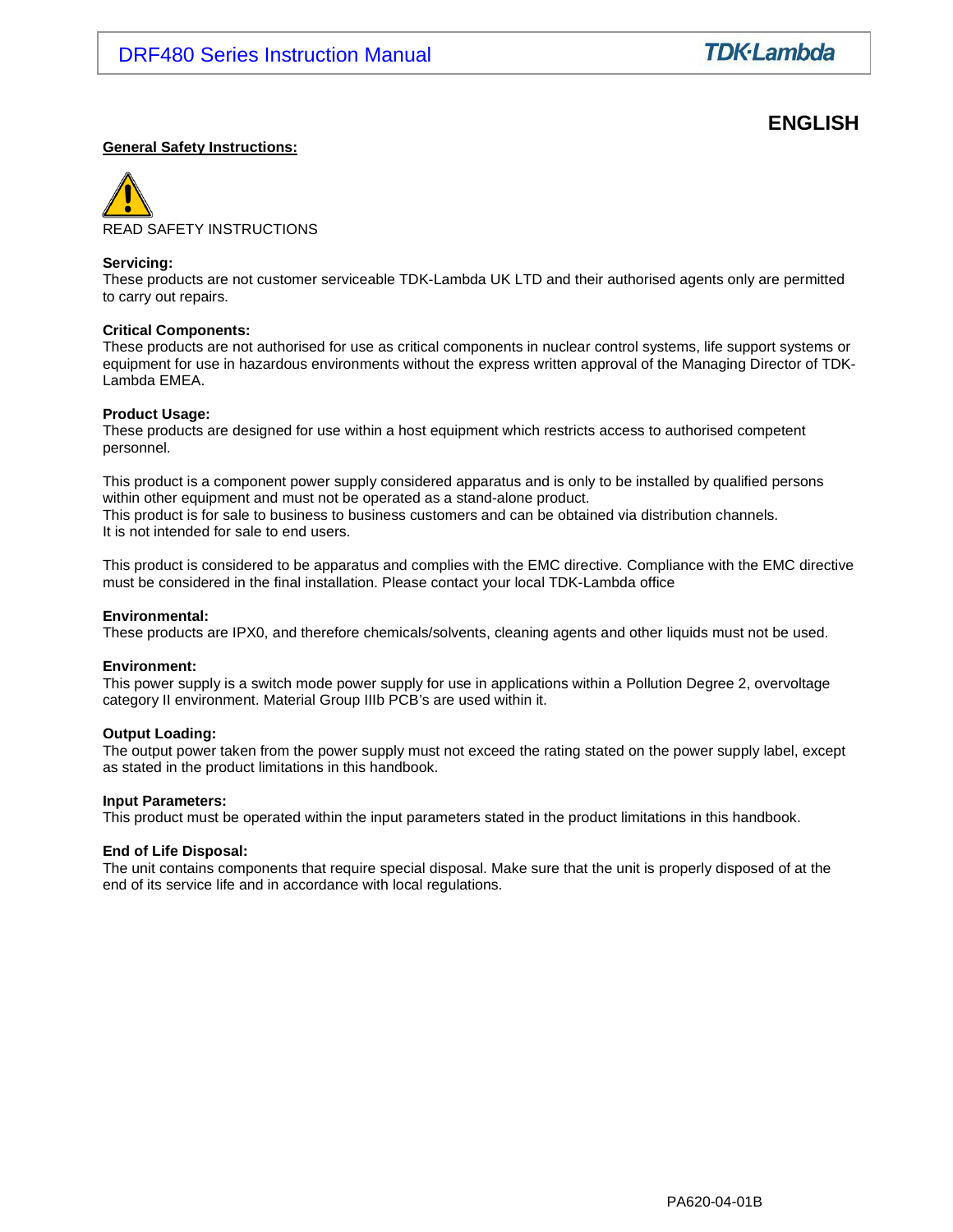

#### **High Voltage Warning:**

Dangerous voltages are present within the power supply**.** The professional installer must protect service personnel from inadvertent contact with these dangerous voltages in the end equipment.

**WARNING**: When installed in a Class 1 end equipment, this product must be reliably earthed and professionally installed.

The (+) or (-) output(s) can be earthed or left floating.

The unit cover(s)/chassis (where applicable) must not be made user accessible.

Internal fuses protect the unit and must not be replaced by the user. In case of internal defect, the unit must be returned to TDK-Lambda UK LTD or one of their authorised agents.

A suitable mechanical, electrical and fire enclosure must be provided by the end use equipment for mechanical, electric shock and fire hazard protection.

Energy Hazards:

The main output of this product is capable of providing hazardous energy (240VA). Final equipment manufacturers must provide protection to service personnel against inadvertent contact with the output terminals.

The ventilation openings on these products must not be impeded.

The unit cover/chassis, where applicable, is designed to protect skilled personnel from hazards. They must not be used as part of the external covers of any equipment where they may be accessible to operators, since under full load conditions, part or parts of the unit chassis may reach temperatures in excess of those considered safe for operator access.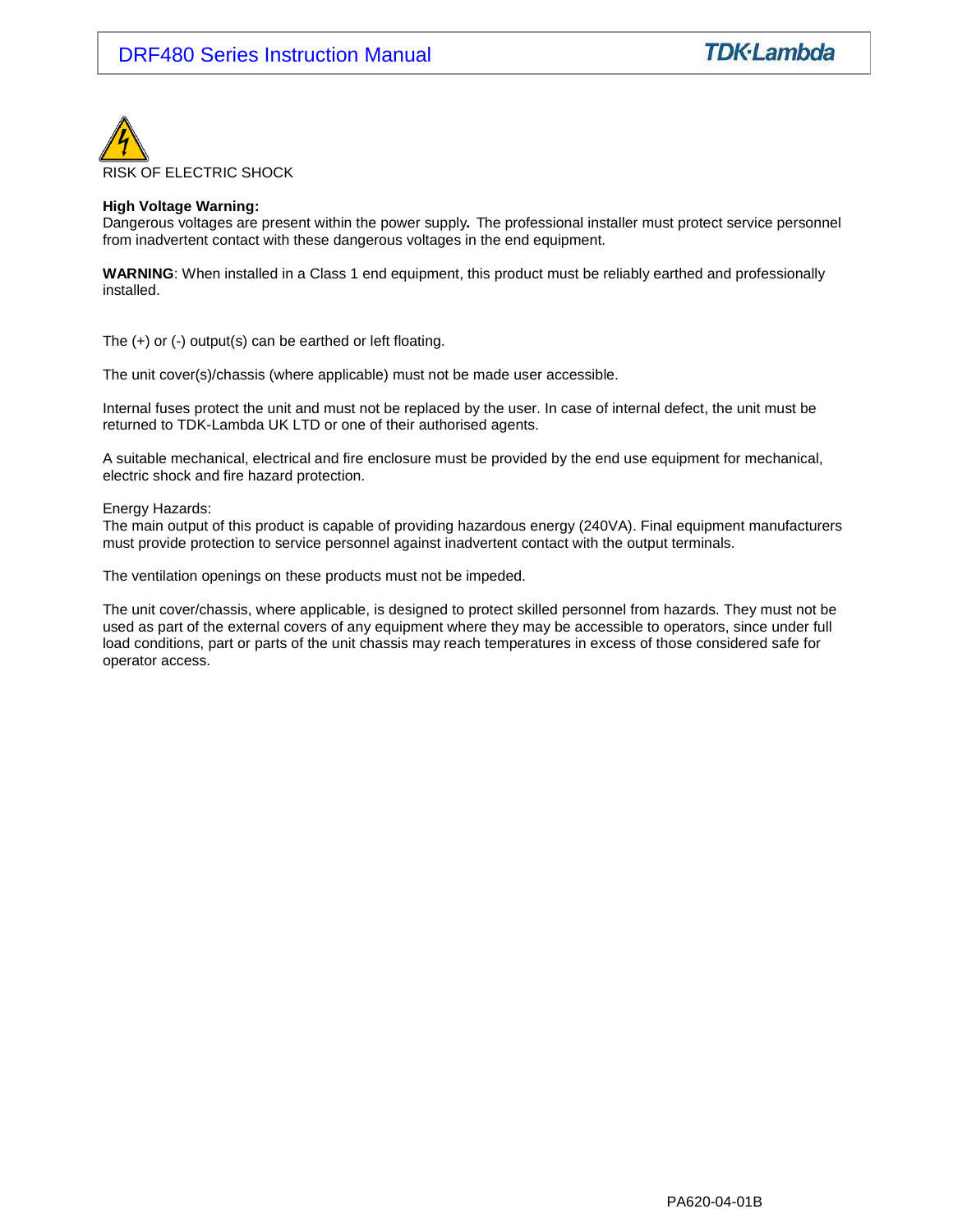# **DEUTSCH**

#### **Allgemeine Sicherheitsvorschriften:**

LESEN SIE DIE SICHERHEITSVORSCHRIFTEN

#### **Wartung:**

Diese Produkte können nicht durch den Kunden gewartet werden. Nur TDK-Lambda UK LTD. und deren zugelassene Vertriebshändler sind zur Durchführung von Reparaturen berechtigt.

#### **Kritische Komponenten:**

Diese Produkte sind nicht für die Verwendung als kritische Komponenten in nuklearen Kontrollsystemen, Lebenserhaltungssystemen oder Geräten in gefährlichen Umgebungen geeignet, sofern dies nicht ausdrücklich und in Schriftform durch den Geschäftsführer von TDK-Lambda EMEA genehmigt wurde.

#### **Produktverwendung:**

Diese Produkte sind zur Verwendung innerhalb von Host-Anlagen gedacht, die einen auf das Fachpersonal beschränkten Zugang haben.

Dieses Produkt ist als eine Stromversorgungs-Baugruppe / Stromversorgungs-Einheit zu betrachten und es darf nur von qualifiziertem Personal in andere Geräte eingebaut werden und es darf NICHT als eigenständiges Gerät ("Stand-Alone") betrieben werden.

Dieses Produkt ist für den Verkauf an Geschäftskunden entwickelt worden und es kann über Distributionskanäle bezogen werden.

Es ist NICHT für den Verkauf an Endkunden gedacht und konzipiert.

Dieses Produkt ist als Gerät zu betrachten and entspricht der EMV Direktive. Die Konformität mit der EMV Direktive muss in der finalen Installation betrachtet werden. Bitte kontaktieren Sie Ihr regionales TDK-Lambda Vertriebsbüro bei Rückfragen

#### **Umwelt:**

Diese Produkte sind IPX0, aus diesem Grund dürfen keine Chemikalien/Lösungsmittel, Reinigungsmittel und andere Flüssigkeiten verwendet werden.

#### **Umgebung:**

Dieses Netzteil ist ein Schaltnetzteil zur Verwendung in einer Umgebung mit einem Verschmutzungsgrad 2, Überspannungskategorie II. Materialgruppe IIIb mit darin verwendeten PCBs.

#### **Ausgangsstrom:**

Der Ausgangsstrom des Netzteiles darf die Leistung, die auf dem Label des Netzteiles vermerkt ist, nur dann überschreiten, wenn dies in den Produktgrenzen dieses Handbuches ausgezeichnet ist.

#### **Eingangsparameter:**

Dieses Produkt muss innerhalb der Eingangsparameter, die in den Produktgrenzen dieses Handbuches angegeben sind, betrieben werden.

#### **Entsorgung am Ende der Betriebszeit:**

Das Gerät enthält Komponenten die unter Sondermüll fallen. Das Gerät muss am Ende der Betriebszeit ordnungsgemäß und in Übereinstimmung mit den regionalen Bestimmungen entsorgt werden.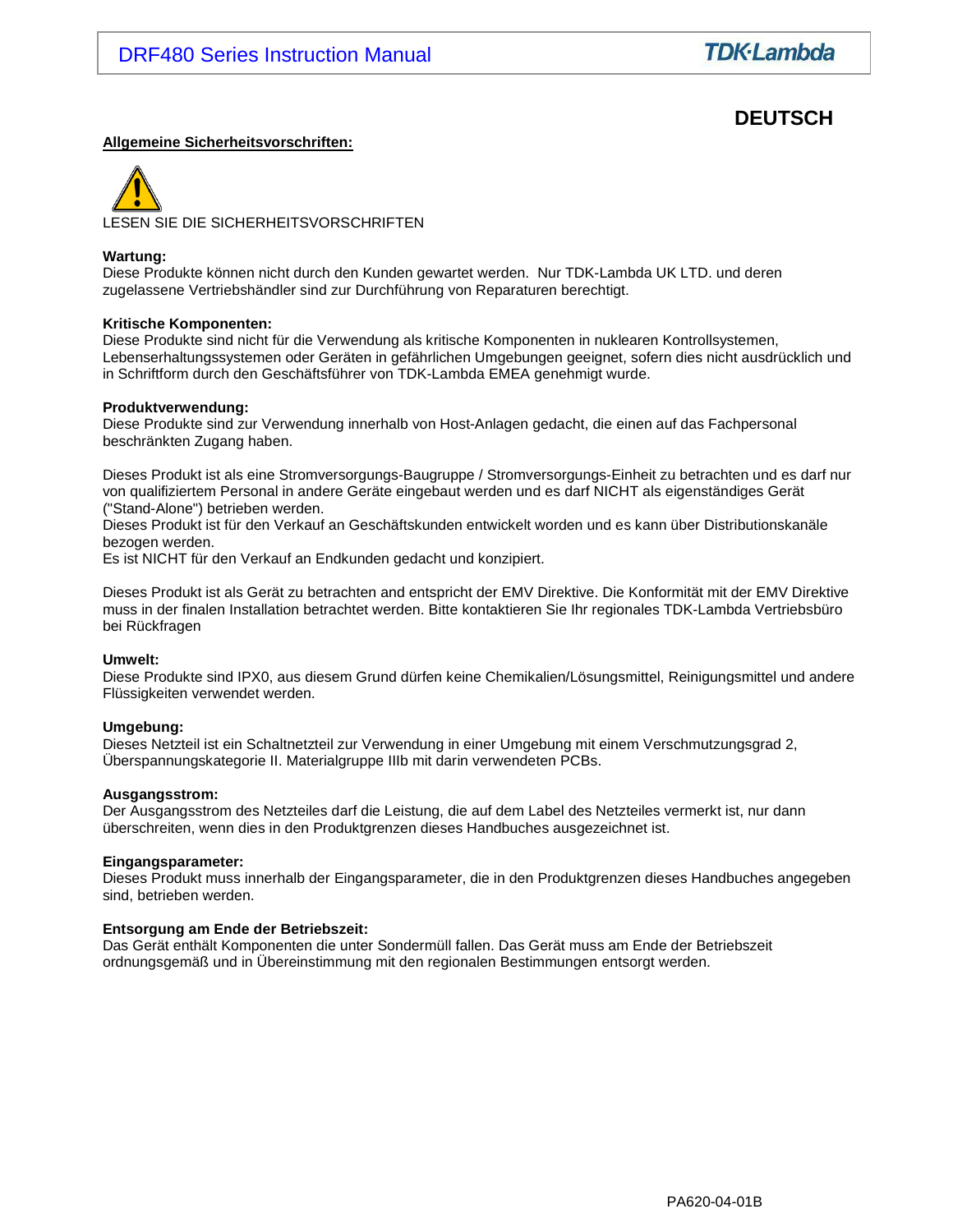

#### **GEFAHR DURCH ELEKTRISCHEN SCHLAG**

#### **Hochspannungswarnung:**

Innerhalb des Netzteiles gibt es gefährliche Spannungen**.** Der Elektroinstallateur muss das Wartungspersonal vor versehentlichem Kontakt mit den gefährlichen Spannungen im Endgerät schützen.

**WARNUNG!** Falls Sie unser Netzgerät in eine Anwendung mit Schutzklasse 1 eingebaut haben, stellen Sie sicher, dass es fachgerecht installiert und zuverlässig geerdet ist.

Die (+) oder (-) Ausgänge können geerdet werden oder unangeschlossen bleiben.

Die Abdeckung des Gerätes/das Gehäuse darf für den Benutzer nicht zugänglich sein.

Eine interne Sicherung schützt das Gerät und darf durch den Benutzer nicht ausgetauscht werden. Im Fall von internen Defekten muss das Gerät an TDK-Lambda UK LTD oder einen der autorisierten Vertriebshändler zurückgeschickt werden.

Ein geeignetes mechanisches, elektrisches und brandgeschütztes Gehäuse muss als Schutz vor der Gefahr von mechanischen Risiken, Stromschlägen und Brandschutz in dem Endgerät vorgesehen werden.

#### **Gefahren durch elektrische Energie:**

Der Ausgang/die Ausgänge dieses Netzteiles ist/sind gefährlich energie (240VA) und dürfen in dem Endgerät, in das sie installiert werden, nicht für den Benutzer zugänglich sein.

Die Belüftungsöffnungen an diesem Produkt dürfen nicht blockiert werden.

Die Geräteabdeckung/das Gehäuse ist so entworfen, dass das Fachpersonal vor Gefahren geschützt wird. Sie dürfen nicht als Teil der externen Abdeckung für Geräte verwendet werden, die für den Betreiber zugänglich sein müssen, da Teile oder das gesamte Gerätegehäuse unter voller Auslastung übermäßige Temperaturen erreichen kann, die für den Zugang des Betreibers nicht mehr als sicher betrachtet werden.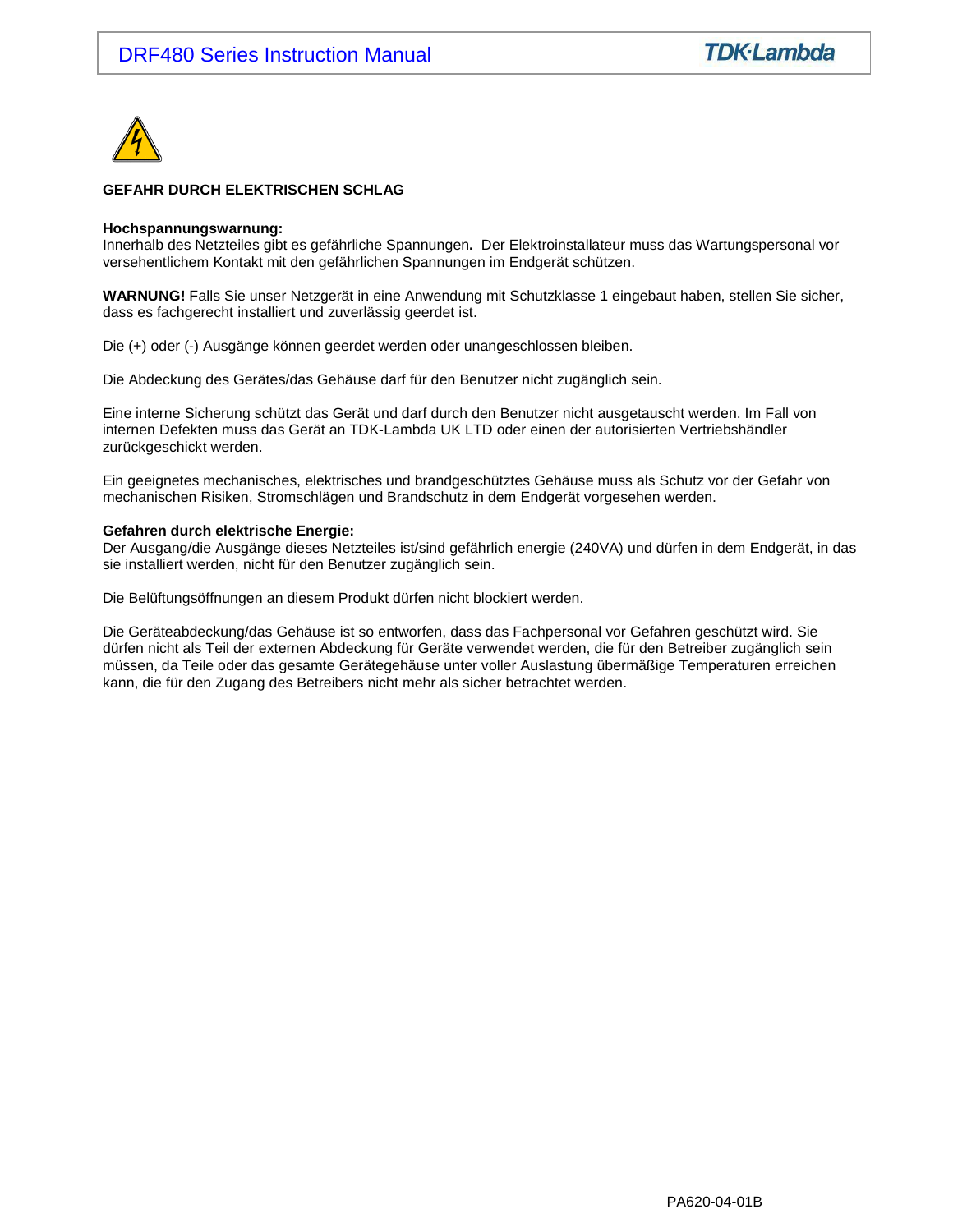# **FRANÇAIS**

#### **Consignes générales de sécurité:**



#### **Entretien:**

Ces produits ne peuvent pas être réparés par l'utilisateur. Seuls, TDK-Lambda UK LTD et ses agents agréés sont autorisés à effectuer des réparations.

#### **Composants critiques:**

Ces produits ne doivent pas être utilisés en tant que composants critiques dans des systèmes de commande nucléaire, dans des systèmes de sauvetage ou dans des équipements utilisés dans des environnements dangereux, sans l'autorisation écrite expresse du directeur général de TDK-Lambda EMEA.

#### **Utilisation du produit:**

Ces produits sont conçus pour être utilisés dans un équipement hôte dont l'accès n'est autorisé qu'aux personnes compétentes.

Ce produit est une alimentation considérée comme un appareil devant être installé par des personnes qualifiées, dans un autre équipement. Il ne doit pas être utilisé en tant que produit fini. Ce produit est destiné à la vente entre entreprises et peut être obtenu via des canaux de distribution. Il n'est pas prévu à la vente pour les particuliers.

Ce produit considéré comme un appareil conforme à la directive CEM. Le respect de la directive CEM doit être pris en compte dans l'installation finale. Veuillez contacter votre bureau TDK-Lambda le plus proche.

#### **Environnement:**

Ces produits sont IPX0, et donc on ne doit pas utiliser des produits chimiques/solvants, des produits de nettoyage et d'autres liquides.

#### **Environnement fonctionnel :**

Cette alimentation fonctionne en mode commutation pour utilisation dans des applications fonctionnant dans un environnement avec Degré de Pollution 2 et catégorie de surtension II. Elle utilise des cartes des circuits imprimés (PCB) de Groupe IIIb.

#### **Intensité soutirée:**

L'intensité soutirée de l'alimentation ne doit pas dépasser l'intensité nominale marquée sur la plaque signalétique, sauf indications contraires dans les limitations du produit décrit dans ce manuel.

#### **Paramètres d'entrée:**

Ce produit doit être utilisé à l'intérieur des paramètres d'entrée indiqués dans les limitations du produit dans ce manuel.

#### **Elimination en fin de vie:**

L'alimentation contient des composants nécessitant des dispositions spéciales pour leur élimination. Vérifiez que cette alimentation est mise au rebut correctement en fin de vie utile et conformément aux réglementations locales en vigueur.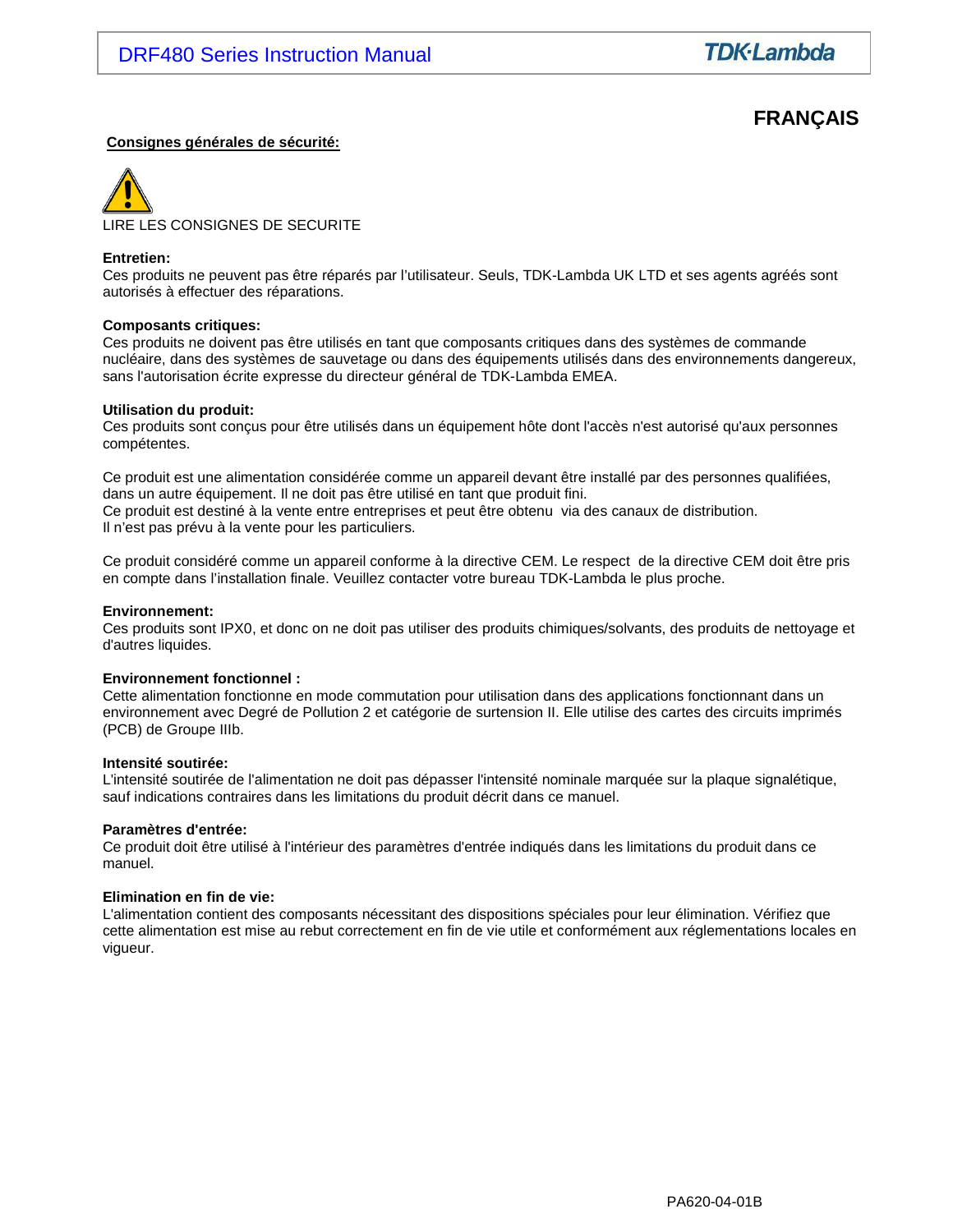

#### **Attention-Danger haute tension :**

Des tensions dangereuses sont présentes dans l'alimentation. L'installateur doit protéger le personnel d'entretien contre un contact involontaire avec ces tensions dangereuses dans l'équipement final.

**AVERTISSEMENT:** Si ce produit est installé dans un équipement final de classe I, il doit être mis à la terre de manière fiable et installé par un professionnel averti.

Les sorties (+) ou (-) peuvent être raccordées à la terre ou laissées flottantes.

Le couvercle/châssis de l'alimentation ne doit pas être accessible à l'utilisateur.

Un fusible interne protège le module et ne doit pas être remplacé par l'utilisateur. En cas de défaut interne, le module doit être renvoyé à TDK-Lambda UK LTD ou l'un de ses agents agréés.

Une enceinte appropriée doit être prévue par l'utilisateur final pour assurer la protection contre les chocs mécaniques, les chocs électriques et l'incendie.

#### **Energies dangereuses :**

Les sorties de cette alimentation sont dangereuses énergie (240VA) et ne doivent pas être accessibles dans l'équipement final dans lequel elle est installée.

Les orifices de ventilation sur ces produits ne doivent pas être obstrués.

Le couvercle et le châssis du module sont conçus pour protéger des personnels expérimentés. Ils ne doivent pas être utilisés comme couvercles extérieurs d'un équipement, accessible aux opérateurs car en condition de puissance maximum, des parties du châssis peuvent atteindre des températures considérées comme dangereuses pour l'opérateur.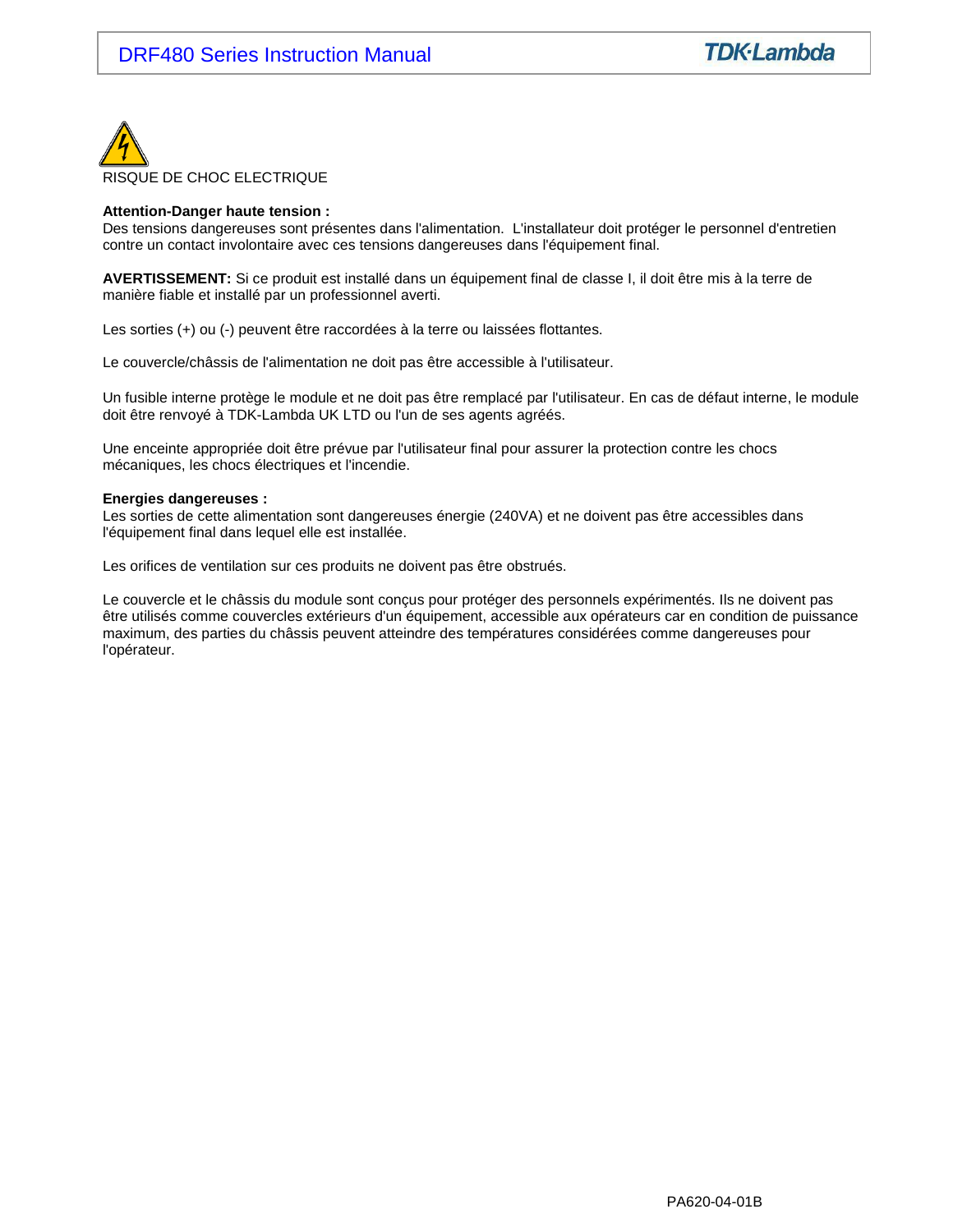# **ITALIANO**

#### **Norme generali di sicurezza:**

SI PREGA DI LEGGERE LE NORME DI SICUREZZA

#### **Manutenzione:**

Il cliente non può eseguire alcuna manutenzione su questi prodotti. L'esecuzione delle eventuali riparazioni è consentita solo a TDK-Lambda UK LTD e ai suoi agenti autorizzati.

#### **Componenti critici:**

Non si autorizza l'uso di questi prodotti come componenti critici all'interno di sistemi di controllo nucleari, sistemi necessari alla sopravvivenza o apparecchiature destinate all'impiego in ambienti pericolosi, senza l'esplicita approvazione scritta dell'Amministratore Delegato di TDK-Lambda EMEA.

#### **Uso dei prodotti:**

Questi prodotti sono progettati per l'uso all'interno di un'apparecchiatura ospite che limiti l'accesso al solo personale competente e autorizzato.

Questo prodotto è un alimentatore professionale componente considerato apparato e come tale deve essere installato da qualificato personale all'interno di altre apparecchiature e non deve essere utilizzato come prodotto indipendente.

Questo prodotto è vendibile solo ad utilizzatori e compratori professionali, attraverso i vari canali di distribuzione. Questo prodotto non è inteso per la vendita al dettaglio o agli utilizzatori finali.

Questo prodotto è da considerarsi come apparato e conforme con la direttiva EMC. Conformità alla direttiva EMC deve essere considerata nell'installazione finale. Gli uffici di TDK-Lambda Sas Succursale Italiana sono a vostra disposizione per ulteriori ragguagli.

#### **Condizioni ambientali:**

Questi prodotti sono classificati come IPX0, dunque non devono essere utilizzati sostanze chimiche/solventi, prodotti per la pulizia o liquidi di altra natura.

#### **Ambiente:**

Questo prodotto è un alimentatore a commutazione, destinato all'uso in applicazioni rientranti in ambienti con le seguenti caratteristiche: Livello inquinamento 2, Categoria sovratensione II. Questo prodotto contiene schede di circuiti stampati in materiali di Gruppo IIIb.

#### **Carico in uscita:**

La potenza in uscita ottenuta dall'alimentatore non deve superare la potenza nominale indicata sulla targhetta dell'alimentatore, fatto salvo dove indicato nei limiti per i prodotto specificati in questo manuale.

#### **Parametri di alimentazione:**

Questo prodotto deve essere utilizzato entro i parametri di alimentazione indicati nei limiti per il prodotto, specificati in questo manuale.

#### **Smaltimento:**

L'unità contiene componenti che richiedono procedure speciali di smaltimento. Accertarsi che l'unità venga smaltita in modo corretto al termine della vita utile e nel rispetto delle normative locali.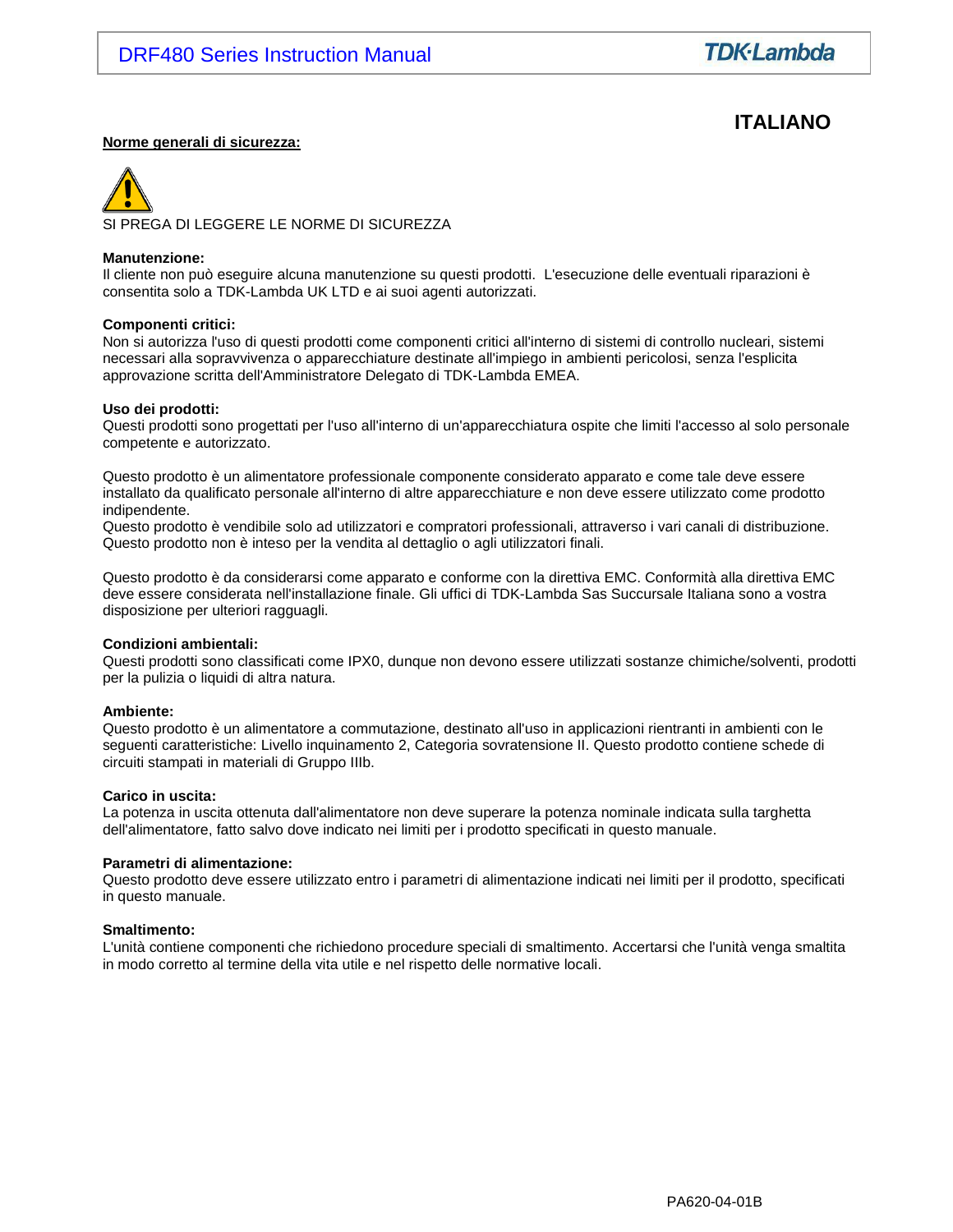

#### **Avvertimento di alta tensione:**

All'interno dell'alimentatore sono presenti tensioni pericolose. Gli installatori professionali devono proteggere il personale di manutenzione dal rischio di contatto accidentale con queste tensioni pericolose all'interno dell'apparecchiatura finale.

**ATTENZIONE:** Se installato in un'attrezzatura di classe I, questo prodotto deve essere collegato a terra in modo affidabile ed installato in modo professionale.

Le uscite (+) o (-) possono essere messa a terra o lasciate isolate.

I coperchi/il telaio dell'unità non devono essere accessibili da parte dell'utente.

Un fusibile interno protegge l'unità e non deve essere sostituito dall'utente. Nell'eventualità di un difetto interno, restituire l'unità a TDK-Lambda UK LTD o a uno dei suoi agenti autorizzati.

L'apparecchiatura finale deve includere una recinzione meccanica, elettrica e antincendio per proteggere dai pericoli di natura meccanica, dalle scosse elettriche e dai pericoli di incendio.

#### **Pericoli energetici:**

Le uscite generate da questo alimentatore sono energia pericolose (240VA) e non devono risultare accessibili da parte dell'utente all'interno dell'apparecchiatura finale in cui il prodotto viene installato.

Le griglie di ventilazione su questi prodotti non devono essere ostruite.

Il coperchio/telaio dell'unità è realizzato per proteggere il personale esperto dai pericoli. Non deve essere usato come parte degli involucri esterni di qualsiasi apparecchiatura, se risulta accessibile da parte degli addetti, poiché è possibile che in condizioni di pieno carico una o più parti del telaio dell'unità giunga/giungano a temperature superiori ai limiti considerati sicuri per l'accesso da parte degli addetti.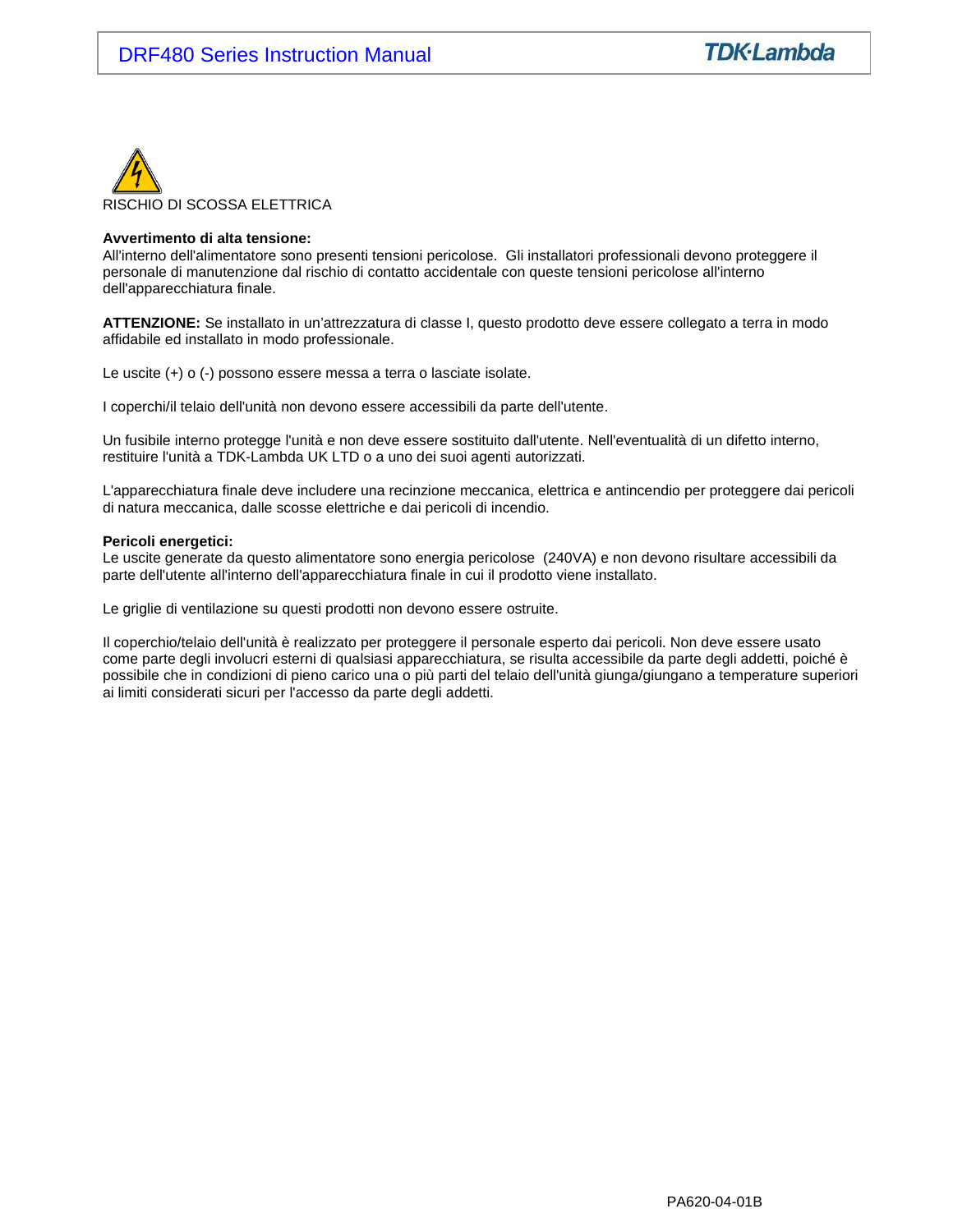# **ESPAÑOL**

#### **Instrucciones generales de seguridad:**



#### **Servicio:**

Estos productos no pueden ser reparados por los clientes. TDK-Lambda UK LTD. y sus agentes autorizados son los únicos que pueden llevar a cabo las reparaciones.

#### **Componentes fundamentales:**

Estos productos no pueden ser utilizados como componentes fundamentales en sistemas de control nuclear, sistemas de soporte vital o equipos a utilizar en entornos peligrosos sin el consentimiento expreso por escrito del Director General de TDK-Lambda EMEA.

#### **Uso de los productos:**

Estos productos han sido diseñados para ser utilizados en un equipo central que restrinja el acceso al personal cualificado autorizado.

Este producto es un aparato considerado fuente de alimentación y sólo para ser instalado por personas cualificadas dentro de otros equipos y no debe ser operado como un producto independiente . Este producto está a la venta entre profesionales y se puede obtener a través de los canales de distribución . No está destinado para la venta a los usuarios finales .

Este producto es considerado un producto electrónico y cumple con la directiva EMC. Dicho cumplimiento debe ser considerado sobre la instalación final. Por favor, contacte con su oficina o distribuidor local de TDK-Lambda

#### **Medioambiental:**

Estos productos son IPX0 y, por tanto, no pueden utilizarse sustancias químicas/disolventes, agentes de limpieza ni otros líquidos.

#### **Medio ambiente:**

Esta fuente de alimentación es una fuente de alimentación de modo conmutado a utilizar en aplicaciones dentro de un entorno con un Grado de contaminación 2 y una Categoría de sobretensión II. En él se utilizan policloruros de bifenilo del Grupo de materiales IIIb.

#### **Carga de salida:**

La potencia de salida tomada de la fuente de alimentación no puede sobrepasar el valor nominal indicado en la etiqueta de la fuente de alimentación, excepto en los casos indicados en las limitaciones del producto en este manual.

#### **Parámetros de entrada:**

Este producto debe ser utilizado dentro de los parámetros de entrada indicados en las limitaciones del producto en este manual.

#### **Desecho de la unidad:**

La unidad contiene componentes que deben ser desechados de una manera especial. Asegúrese de desechar correctamente la unidad al final de su vida útil y conforme a las normas locales vigentes.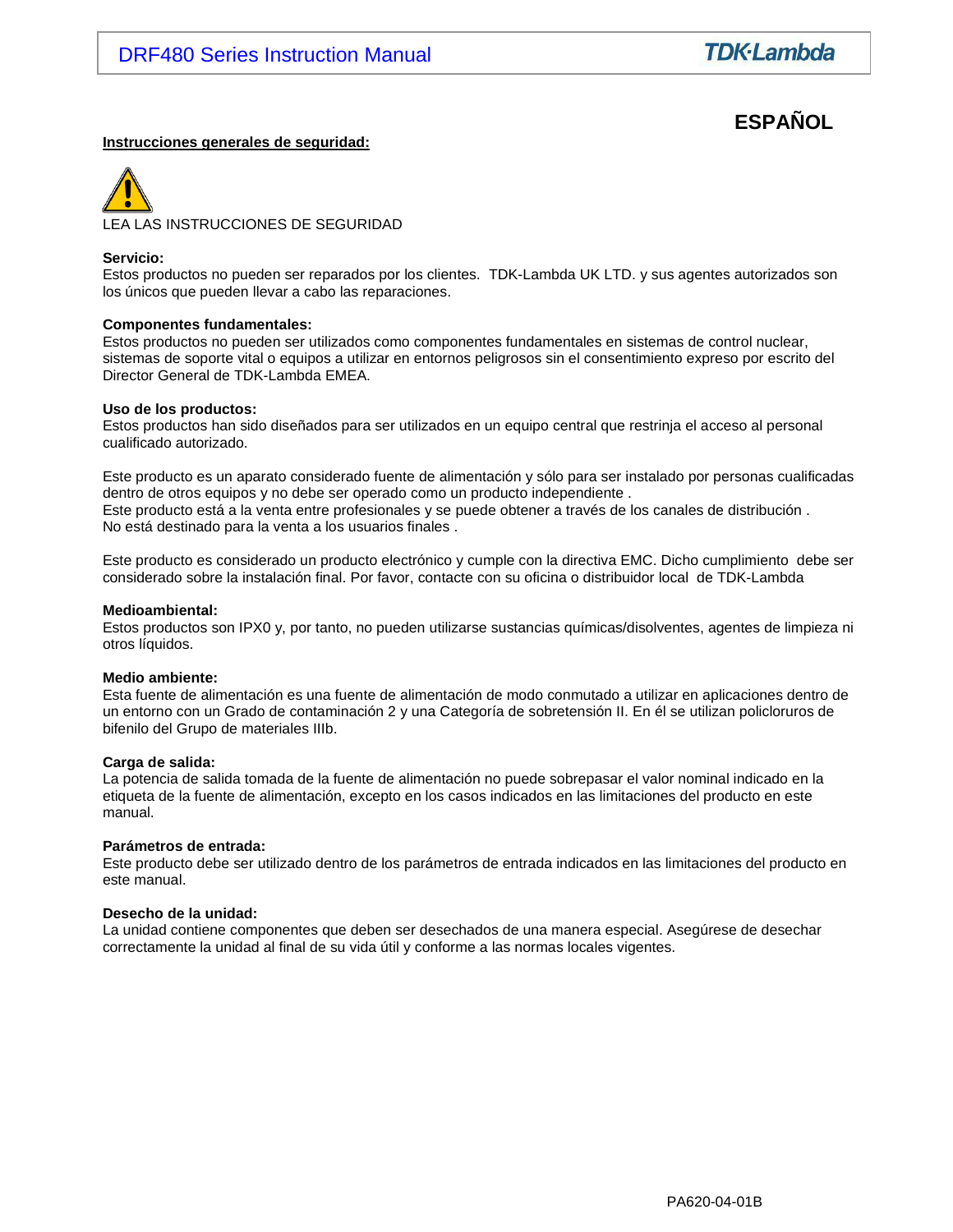

#### **Advertencia de alta tensión:**

En esta fuente de alimentación hay tensiones peligrosas. El instalador profesional debe proteger al personal de servicio contra cualquier contacto accidental con estas tensiones peligrosas en el equipo final.

**ADVERTENCIA:** La instalación de este producto en un equipo de clase I la deben llevar a cabo profesionales y el producto debe estar conectado a tierra.

La salida o salidas (+) o (-) pueden conectarse a tierra o se las puede dejar flotando.

Debe impedirse el acceso de los usuarios a la cubierta o cubiertas y al chasis de la unidad.

Un fusible interno protege la unidad y este no debe ser nunca reemplazado por el usuario. En caso de existir algún defecto interno, la unidad debe ser enviada a TDK-Lambda UK LTD o a uno de sus agentes autorizados.

El equipo de uso final debe constituir un recinto de protección mecánica, eléctrica y contra incendios de protección mecánica, contra descargas eléctricas y contra el peligro de incendios.

#### **Peligros de energía:**

La salida/salidas de esta fuente de alimentación es/son energía peligrosas energía (240VA) por lo que debe protegerse el equipo final en el que se instalen contra el acceso de los usuarios.

Las aberturas de ventilación de estos productos no deben obstruirse jamás.

La cubierta/chasis de la unidad ha sido diseñada para que proteja a las personas cualificadas de los peligros. No deben ser utilizadas como parte de las cubiertas externas de cualquier equipo al que pueden acceder los operarios, ya que bajo unas condiciones de carga completa, la pieza o piezas del chasis de la unidad pueden alcanzar temperaturas superiores a las consideradas seguras para el acceso de los operarios.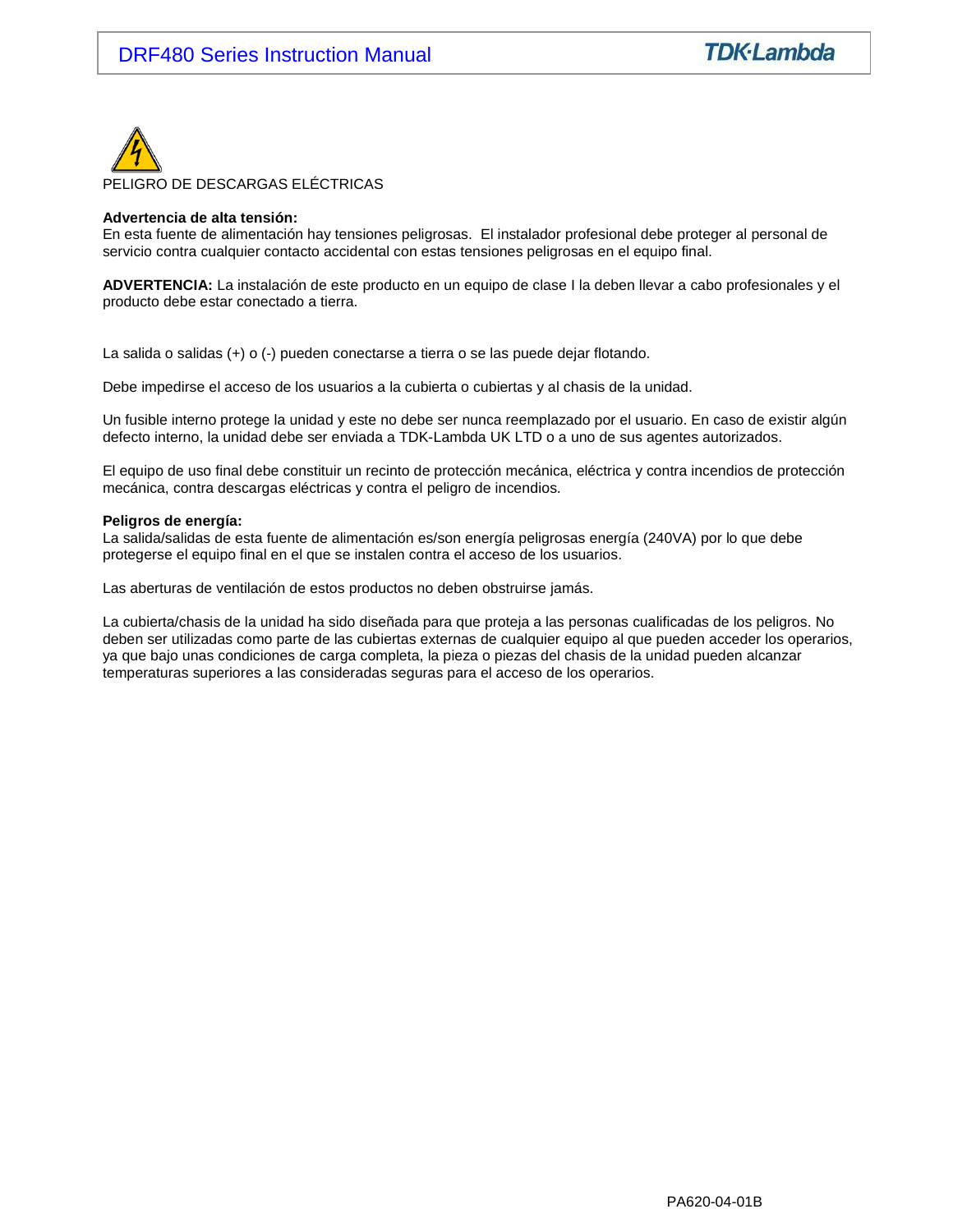# **PORTUGUÊS**

#### **Instruções gerais de segurança:**



#### **Manutenção:**

Estes produtos não são podem ser submetidos a manutenção por parte do cliente. Apenas a TDK-Lambda UK LTD e os seus agentes autorizados têm permissão para realizar reparações.

#### **Componentes essenciais:**

Não é autorizada a utilização destes produtos como componentes essenciais de sistemas de controlo nuclear, sistemas de suporte de vida ou equipamento para utilização em ambientes perigosos sem a expressa autorização por escrito do Director-Geral da TDK-Lambda EMEA.

#### **Utilização do produto:**

Estes produtos foram concebidos para utilização dentro de um equipamento de alojamento que apenas permita o acesso a pessoal qualificado autorizado.

Este produto é uma alimentaçao considerado com um aparelho para ser instalado por pessoas qualificadas em outros equipamentos.

Não deve ser usado como um produto acabado.

Este produto é destinado para venda entre as empresas e pode ser obtido através de canais de distribuição. Não se destina à venda aos particulares.

Este produto considerado com um aparelho de acordo com a directiva CEM. Conformidade com a directiva CEM devem ser considerados na instalação final. Entre em contacto com seu escritório TDK-Lambda mais próximo

#### **Ambiental:**

Estes produtos são IPX0 e, como tal, não se devem utilizar químicos/solventes, agentes de limpeza e outros líquidos.

#### **Ambiente:**

Esta fonte de alimentação é uma fonte de alimentação do modo de comutação para utilização em aplicações com um Nível de Poluição 2 e ambientes da categoria de sobretensão II. São utilizadas placas de circuitos impressos do grupo de materiais IIIb.

#### **Carga de saída:**

A potência de saída extraída da fonte de alimentação não deve exceder a classificação assinalada na etiqueta da fonte de alimentação, excepto quando indicado nas limitações do produto neste guia.

#### **Parâmetros de entrada:**

Este produto deve ser utilizado dentro dos parâmetros de entrada indicados nas limitações do produto neste guia.

#### **Eliminação no fim de vida:**

A unidade contém componentes que necessitam de procedimentos especiais de eliminação. Certifique-se de que a unidade é devidamente eliminada no fim da sua vida útil e que tal é feito em conformidade com os regulamentos locais.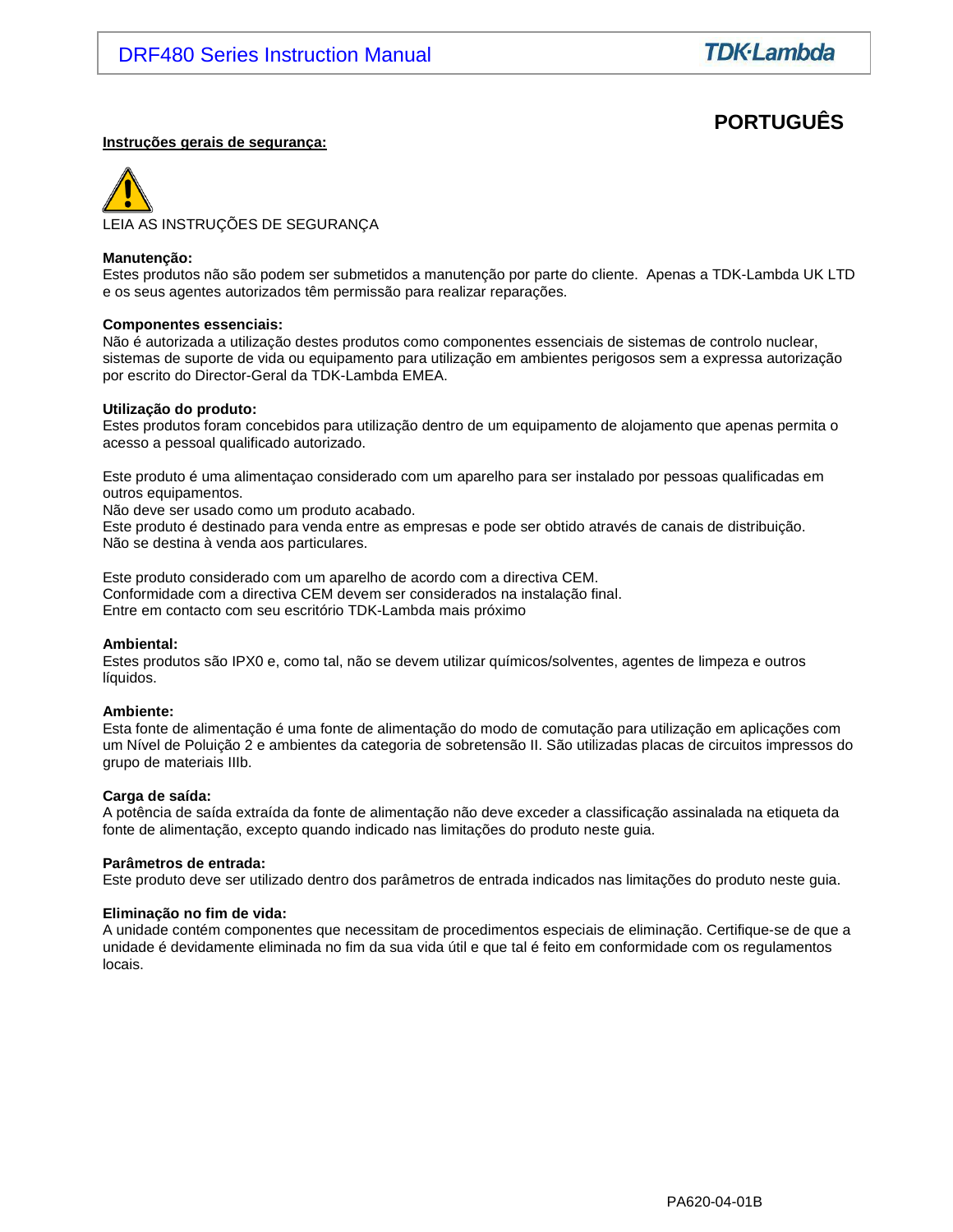

#### **Aviso de alta tensão:**

Estão presentes tensões perigosas dentro da fonte de alimentação**.** O profissional que realizar a instalação deve proteger o pessoal de assistência contra contactos inadvertidos com estas tensões perigosas do equipamento final.

**AVISO:** Quando instalado num equipamento de Classe I, este produto deve ser ligado à terra de forma fiável e instalado por um profissional.

As saídas (+) e (-) podem ser ligadas à terra ou deixadas soltas.

O chassis/cobertura(s) da unidade não deve estar acessível ao utilizador.

Existe um fusível interno que protege a unidade e que não deve ser substituído pelo utilizador. Em caso de defeito interno, a unidade deve ser devolvida à TDK-Lambda UK LTD ou a um dos seus agentes autorizados.

O equipamento de utilização final deve fornecer um bastidor com protecção mecânica, eléctrica e contra incêndios adequada.

#### **Perigos de energia:**

As saídas desta fonte de alimentação são energy perigosas (240VA) e não devem estar acessíveis ao utilizador no equipamento final no qual estão instaladas.

As aberturas de ventilação destes produtos não devem ser obstruídas.

O chassis/cobertura da unidade está concebido de forma a proteger o pessoal especializado de perigos. Não devem ser utilizados como parte das coberturas externas de qualquer equipamento em que possam estar acessíveis aos operadores, uma vez que em condições de carga máxima, algumas peças do chassis da unidade podem atingir temperaturas superiores às consideradas seguras para o acesso do operador.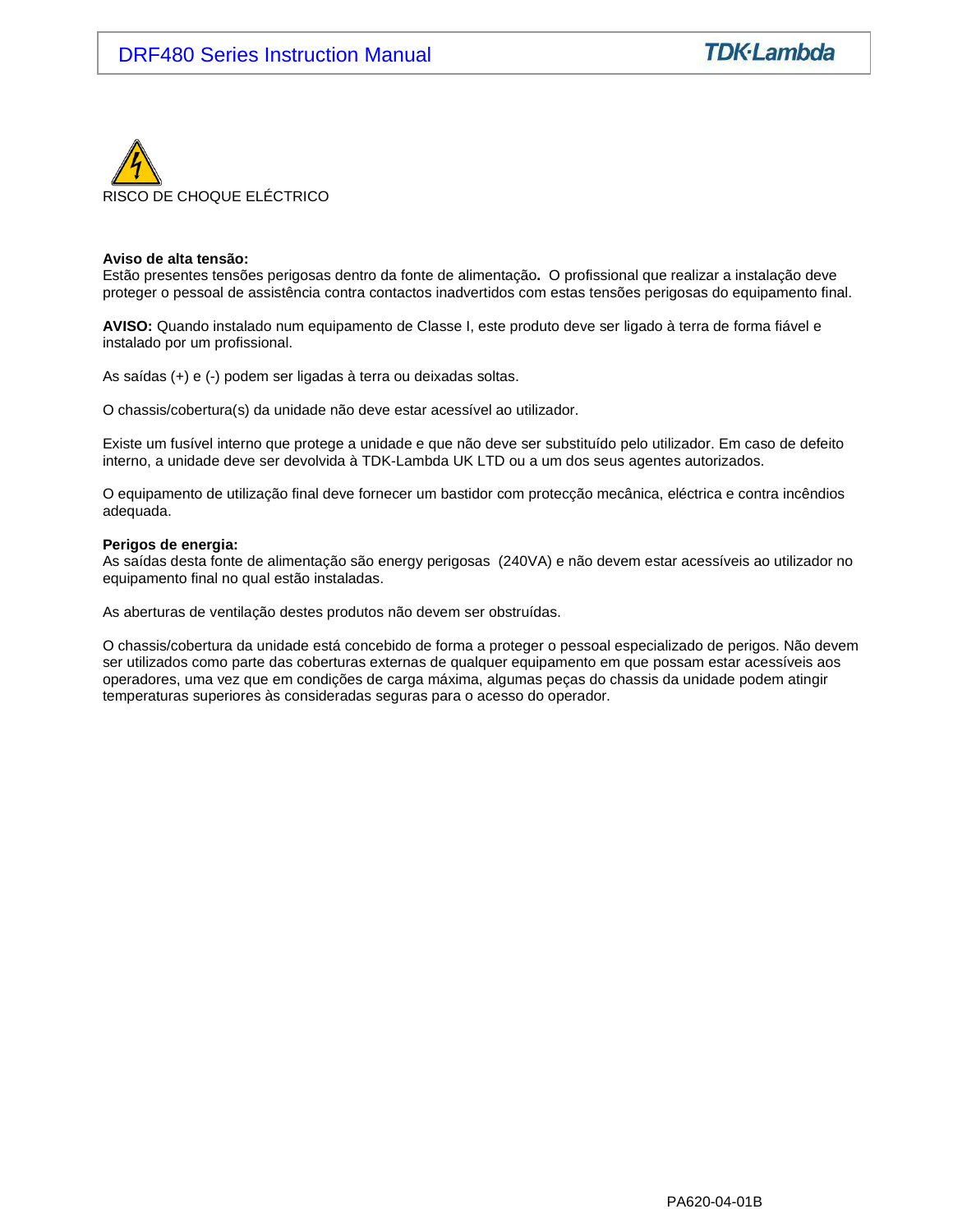# *DRF480 Series Instruction Manual*

# —<br>P( **BEFORE USING THE POWER SUPPLY UNIT**

Pay attention to all warnings and cautions before using the unit. Incorrect usage could lead to an electrical shock, damage to the unit or a fire hazard.

### **Warning Symbols**

# l **CAUTION**

| . DO NOT MODIFY OR DISASSEMBLE THE POWER SUPPLY.      |  |
|-------------------------------------------------------|--|
| . READ INSTRUCTION MANUAL BEFORE CONNECTING TO MAINS. |  |
| . ELECTRIC SHOCK HAZARDOUS ON THE CONNECTOR SECTION   |  |

Ξ

# **NOTICE:**

- (1) Installing/Storage Environment
	- 1. Store the product with ambient temperature –40 to +85 °C, and relative humidity 5 to 95% (No Dewdrop).
	- 2. Operation under the following conditions can reduce product life:
		- (a) Over current
		- (b) Output terminals shorted
		- (c) Out of input voltage range
		- (d) Out of operating temperature range
		- (e) Out of PSU specification
	- 3. Confirm connections to input/output terminals are correct as indicated in the instruction manual.
	- 4. Use the product where the relative humidity is 5 to 95% (No Dewdrop).
	- 5. Avoid places where the product is subjected to direct sun light.
	- 6. Avoid places where the product is subjected to penetration of liquid, foreign substance or corrosive gas.
	- 7. Avoid places subject to shock or vibration. A device such as a contact breaker may be a vibration source. Set the Power Supply as far as possible from possible sources of shock or vibration.
	- 8. If the Power Supply is used in an area with excessive electronic noise, be sure to separate the Power Supply as far as possible from the noise sources.
	- 9. Don't use the product in the environment with strong electromagnetic field, corrosive gas and conductive substance.
	- 10. Model/type reference: DRF480-24-1-xyz, DRF480-24-1/HL-xyz (where xyz is optional and can be alphanumeric characters or blank and it is not a safety related information - product ratings unchanged)

# **Precautions in Using the product:**

 When the product is used under the circumstance or environment below, ensure adherence to limitations of the ratings and functions.

- Also take countermeasures for safety precautions such as fail-safe installations.
	- 1. Under the circumstances or environment which are not described in the instruction manual.
	- 2. For nuclear power control, railway, aircraft, vehicle, incinerator, medical equipment, entertainment
	- equipment, safety device etc…

 $\overline{a}$ 

- 3. For applications where death or serious property damage is possible and extensive safety precautions are required.
- 4. Not to be used with a high inductive power source, as it may cause unstable operation of the power supply.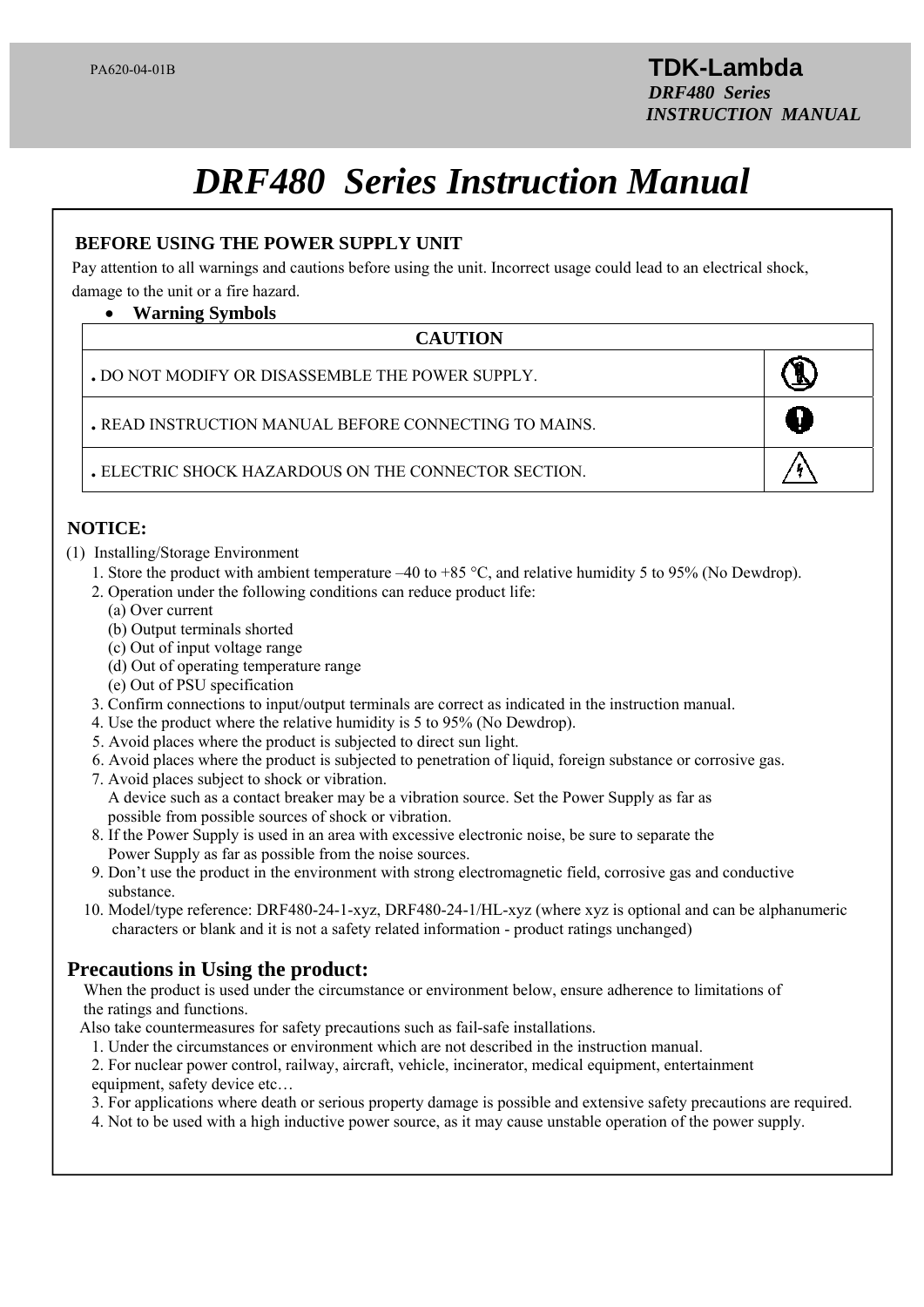# **Note: CE MARKING**

 CE Marking, when applied to a product covered by this handbook indicates compliance with the following: Low Voltage Directive in that it is complies with EN60950-1. EMC Directive

Restriction of the use of certain Hazardous Substances Directive

ATEX Directive (applicable products only identified by the ATEX Ex mark)

**2. Terminal Explanation** 

# **2-1. DRF480**



- $\Phi$  +V: +Output terminal
- $Q V$ : Output terminal
- V.ADJ: Output voltage adjust trimmer The output voltage rises when trimmer is turned clockwise.
- L: AC Input terminal Live line (fuse in line)
- N: AC Input terminal Neutral line
- $\circled{6}$ : Protective Earth Connect to safety ground of apparatus or equipment.
- DC OK : Green LED lights when Output Voltage on and within specification
- PEAK : Red LED lights when Output Current peaks
- DC OK: Relay contact
- **10** DC OK : Relay contact
- A Signal Connector see section 12

### **WIRING**

| <b>CONNECTOR</b>    | Recommended Wire | Max. Torque          |
|---------------------|------------------|----------------------|
| <b>INPUT</b>        | $10 - 24$ AWG    | $10.3$ kgf.cm        |
| $(L, N, \bigoplus)$ |                  | $(9 \text{ lbf.in})$ |
| <b>OUTPUT</b>       | $10 - 24$ AWG    | 10.3 kgf.cm          |
| $(+V, -V)$          |                  | $(9 \text{ lbf.in})$ |
| <b>OUTPUT</b>       | $10 - 24$ AWG    | 10.3 kgf.cm          |
| (DC OK)             |                  | $(9 \text{ lbf.in})$ |

**Note: According to EN/UL60950-1 multistrand flexible cables connected to the input require ferrule.**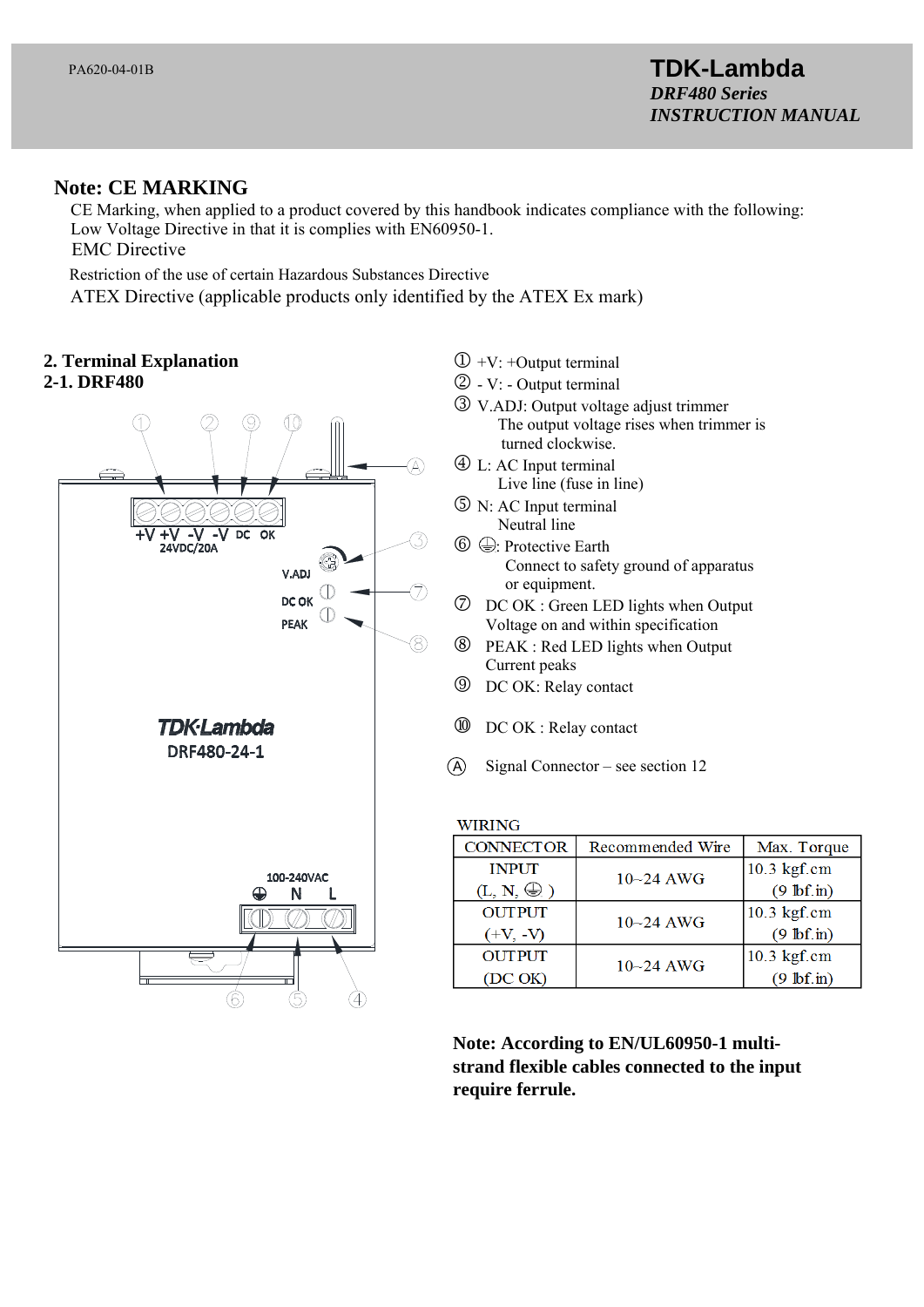# **3. Terminal Connecting Method**

Pay attention to the input wiring. If it is connected to wrong terminal, the power supply will be damaged.

- Input must be off when making connections.
- Connect  $\bigoplus$  (Protective Earth) terminal of input connector to ground terminal of the equipment.
- The output load line and input line shall be separated and twisted to reduce noise sensitivity.

When connecting or removing input and output wire, do not apply stress to PCB.

# **4. Explanation of Functions and Precautions**

# **4-1. Input Voltage Range**

Input voltage range is single phase  $85 \sim 264 \text{VAC} (47 \sim 63 \text{Hz})$ can withstand 300VAC surge for 5 seconds during operation. Input voltage which is out of specification may cause unit damage. For cases where conformance to various safety specs (UL, CSA, EN) are required, input voltage range will be 100  $\sim$  240VAC (50/60Hz).

# **4-2. Output Voltage Range**

Output voltage is set to the rated value at shipment. V.ADJ trimmer on the front panel side can be used to adjust the output voltage within the range specified (refer to specifications for adjustable range).

To turn the trimmer clockwise, the output voltage will be increased. Take note when the output voltage is increased excessively, over voltage protection (OVP) function may trigger and output voltage will be shut down. Furthermore, when increasing the output voltage, reduce the output current so as not to exceed the maximum output power.

# **4-3. Over Voltage Protection ( OVP )**

The OVP function will shut down the output. To reset the OVP, disconnect the input voltage from the power supply for a minute and then re-apply. Alternatively, use CNT reset (Remote ON/OFF: OFF to ON). The OVP point is fixed and cannot be adjusted externally.

# **4-4. Over Current Protection ( OCP )**

Constant current limit with auto recovery. If the output current is >105% for more than 4 seconds the power supply will shut down, continuous operation in overload or short condition may result in damage to the power supply.

### **4-5. Peak output current**

The DRF480 can deliver 150% peak current for 4 seconds aiding the startup of capacitive loads and operation of downstream circuit breakers. The operating conditions for peak output current are as followed:

- (a) Duty cycle of peak current,  $D < 35\%$
- (b) < rated output power and RMS current
- (c) Reduce peak current according to output derating curve for higher ambient temperature.
- (d) Adjust peak current according to input voltage derating curve.
- (e) PSU will shut down if the peak output time exceed 4 sec.
- (f) Peak output current and its duration are defined as followed:



# **4-6. Output Ripple & Noise**

The standard specification for maximum ripple value is measured according to measurement circuit as below. When load lines are longer ripple can increase. In this case, an additional electrolytic or film capacitor may be necessary across the load terminal. Note: The output ripple cannot be measured accurately if the probe ground lead of oscilloscope is too long.



C1 : 47uF Electrolytic Capacitor C2 : 0.1uF Film Capacitor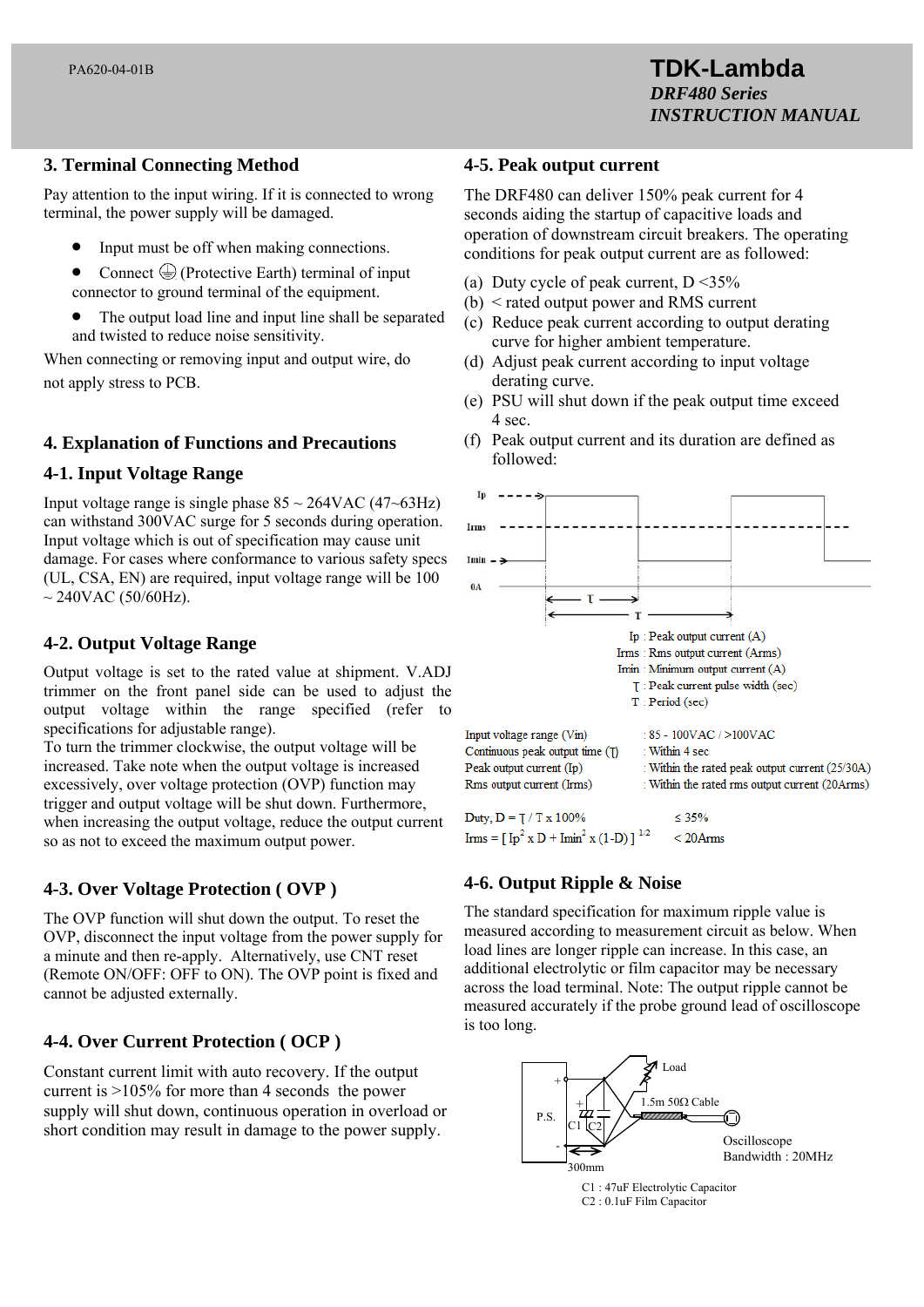# **4-7. Series Operation**

For series operation, either method (A) or (B) is possible.



# **Method ( B )**



# **4-8. Parallel Operation**

To use as Back-up Power Supply

- 1. Set power supply output voltage higher by the forward voltage drop(VF) of diode.
- 2. Adjust the output voltage of each power supply to be the same.
- 3. Use within the specifications for output voltage and output power.



4. When paralleling units cut the link between pins 1 & 2 of signal connector (CN17) located on the top of the unit.

**TDK-Lambda** 

*INSTRUCTION MANUAL*

*DRF480 Series*



- 5. Use similar output cable length and gauge for optimum load sharing.
- 6. Up to 5 units may be connected in parallel. Derate total output load current by 20%.
- 7. PV function should not be used during parallel operation.

### **4-9. Isolation Test**

Isolation resistance between output and  $\bigoplus$  (Protective Earth) shall be more than  $100M\Omega$  at 500VDC. For safety operation, voltage setting of DC isolation tester must be done before the test. Ensure that the unit is fully discharged after the test.

Output ~  $\bigoplus$  (Protective Earth) : 500VDC 100M $\Omega$  or more

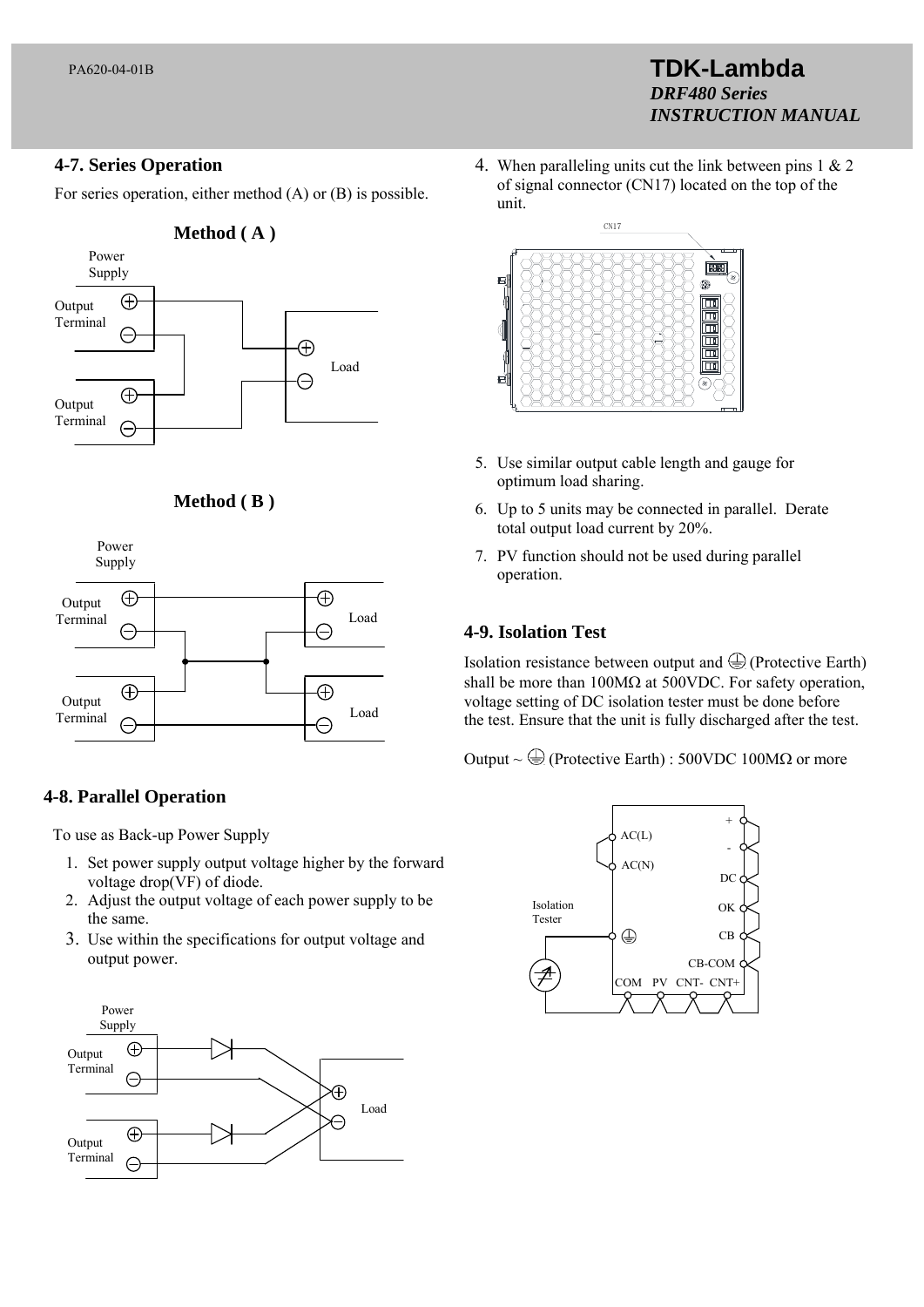# **4-10. Withstand Voltage**

This series is designed to withstand 4242VDC between input and output, 2121VDC between input and  $\bigoplus$  (Protective Earth) and 500VDC between output and the  $\bigoplus$  (Protective Earth) each for 1 minute. When testing withstand voltage, set current limit of the withstand voltage test equipment to 20mA (Output -  $\bigoplus$  (Protective Earth) : 100mA). The applied voltage must be gradually increased from zero to the testing value and then gradually decreased for shut down. When timer is used, the power supply may be damaged by high impulse voltage at timer switch on and off. Connect input and output as follows.





Output  $\sim \bigoplus$  (Protective Earth) 500VDC 1min. (100mA)



### **4-11. Output Dynamic Load Response**

During output dynamic load test (0%-100% load), the output voltage level might experience a higher voltage dip of -15% (typ).

For example,  $VIN = 230VAC$  Dynamic Load =  $0\%$  - 100%  $Ta = 25 \text{deg}C$ , the output voltage level dip will be  $-15\%$  (typ).

# **5. DC OK relay**

In normal operation the DC Good relay is closed when the output voltage is greater than 80% of nominal output voltage. When the output is less than 80% of nominal output voltage the relay is open.

# **6. Programming Voltage (PV)**

The output voltage may be adjusted, between  $24 - 28V$ , by the application of an external programming voltage, in the range 5-6V, to pins 7 and 8 of the signal connector (see section 12). Please consider the following output voltage linearity characteristic.



# **7. Control ON/OFF (CNT)**

The power supply can be remotely switched ON by removing the link between pins 5 and 6 of the signal connector and taking the CNT+ (pin 5) to TTL low or by switching pin 5 to pin 6 via a remote switch or relay. If the link is removed and no TTL signal is applied the unit remains OFF.

The CNT ON/OFF should not be abused by switching ON/OFF the power supply too quickly. Instead, allowed a minimum of 1 minute or longer to switch state.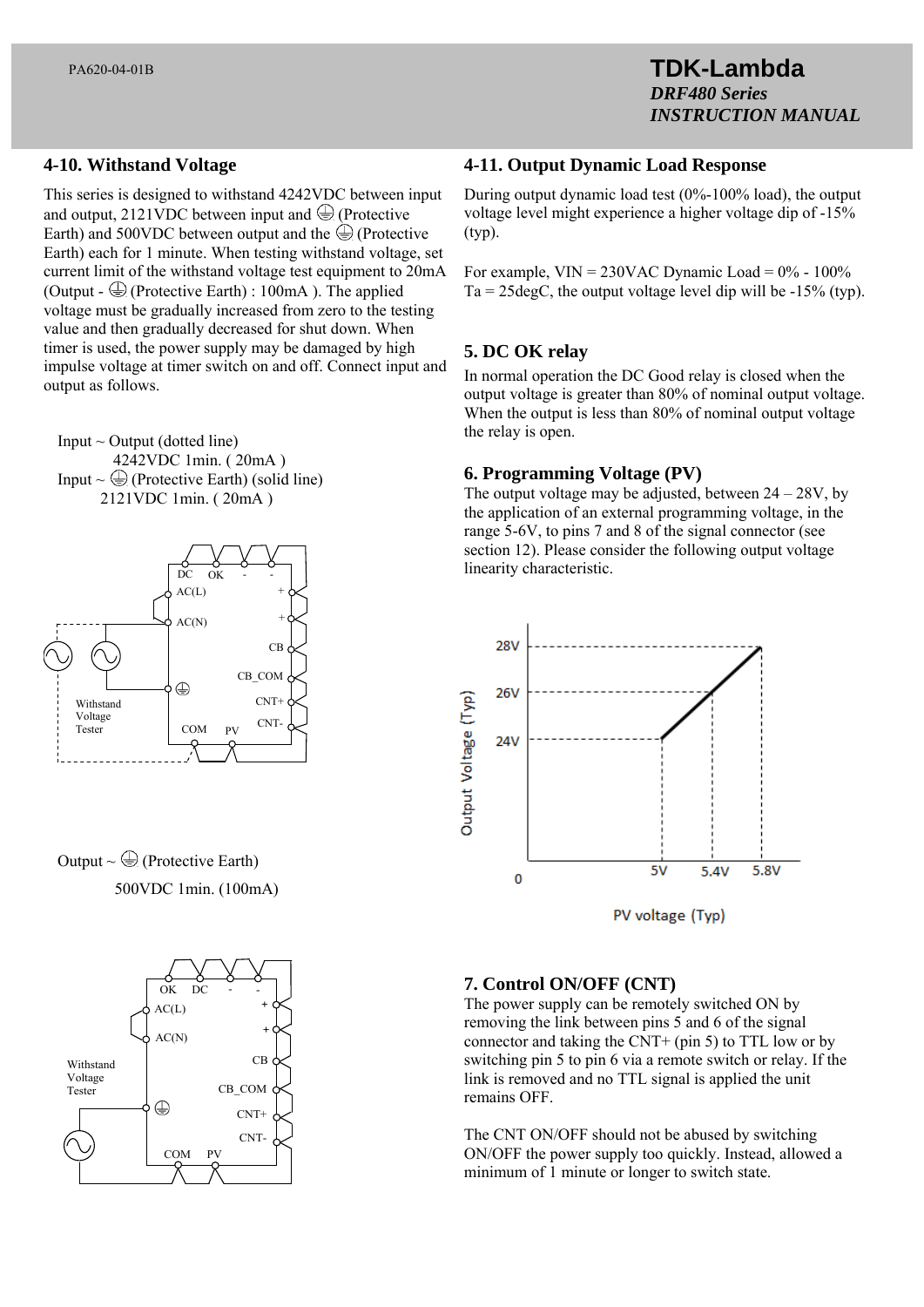# **8. Mounting Directions**

Recommended standard mounting method is vertical with the output connector uppermost. Do not exceed the load deratings. See section 9. Leave enough space surround the units to ventilate heat efficiently.



Minimum Installation clearances:

40mm on top, 20mm on the bottom, A=5mm which is recommended on the left and right side when products are permanently loaded with full 480W. In case the adjacent device is a heat source, A=15mm clearance is recommended.

# **8.1. Power supply mounting on DIN RAIL (TS35 or equivalent)**

Make sure input and output wire disconnected when mount power supply onto rail.

 (1) Tilt the unit slightly rearwards, fit the unit over top hat rail.



(2) Slide it downward until it hits the stop.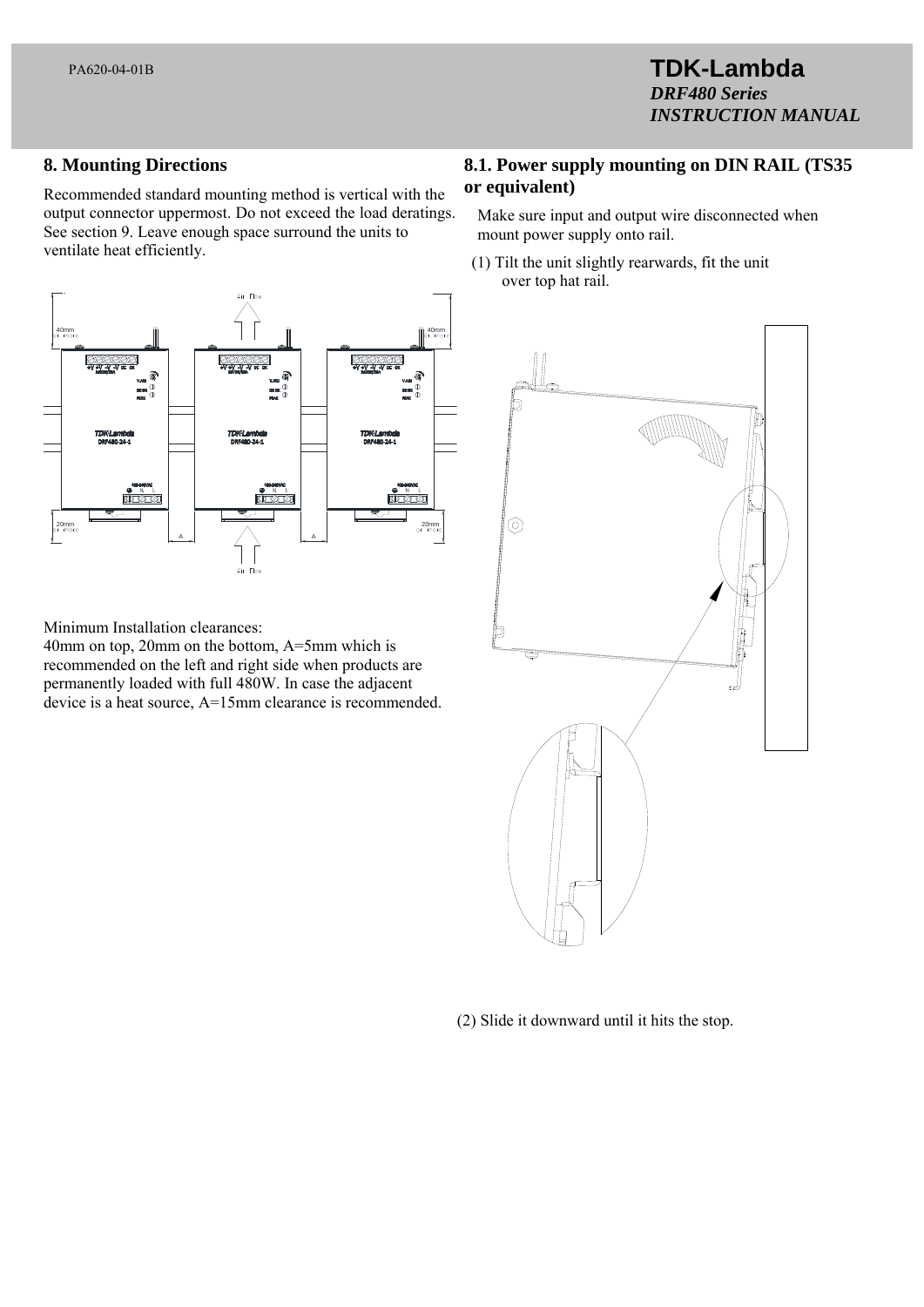# **TDK-Lambda**  *DRF480 Series INSTRUCTION MANUAL*

(3) Press against the bottom front side for locking. Shake the unit slightly to check the locking action.



 (4) In order to tighten the unit mounting, the Din rail stopper attached on both sides of the unit is recommended.

# **8.2. Power supply removal from DIN RAIL**

(1) Switch main power off and disconnect your system from the supply network. Pull the Latch on the rear lower edge of the unit downwards and gently lift lower front edge of the unit (tipping upwards) and remove it.



# **9. Output Derating – DRF480 series**



# **10. Wiring Method**

The output load line and input line shall be separated and twisted to improve noise sensitivity.

Use all lines as thick and short as possible to make lower impedance.

Noise can be eliminated by attaching a capacitor to the load terminals.

EMI reduction performance by winding the cable around a toroidal ferrite core several times. Use any appropriate commecially available ferrite core from local vendor.

For safety and EMI considerations, connect  $\bigoplus$  (Protective Earth) terminal of input connector to ground terminal of equipment.

# **10.1 EMC**

The DRF480 complies with the provisions of the EMC directive and meets the following standards:

Emissions: EN55022 Class B

Immunity: EN61000-4-2, -3, -4, -5, -6, -8, 11

SEMI F47 0706, GL EMC2

# **11. External Fuse Rating**

If required a 250Vac/12.5A rated fuse should be fitted external on input line. Surge current flows when line turns on. Use slow-blow fuse or time-lag type fuse. Do not use fastblow fuse. Fuse rating is specified by in-rush current value at line turn-on. Do not select the fuse according to input current (RMS.) values under the actual load condition.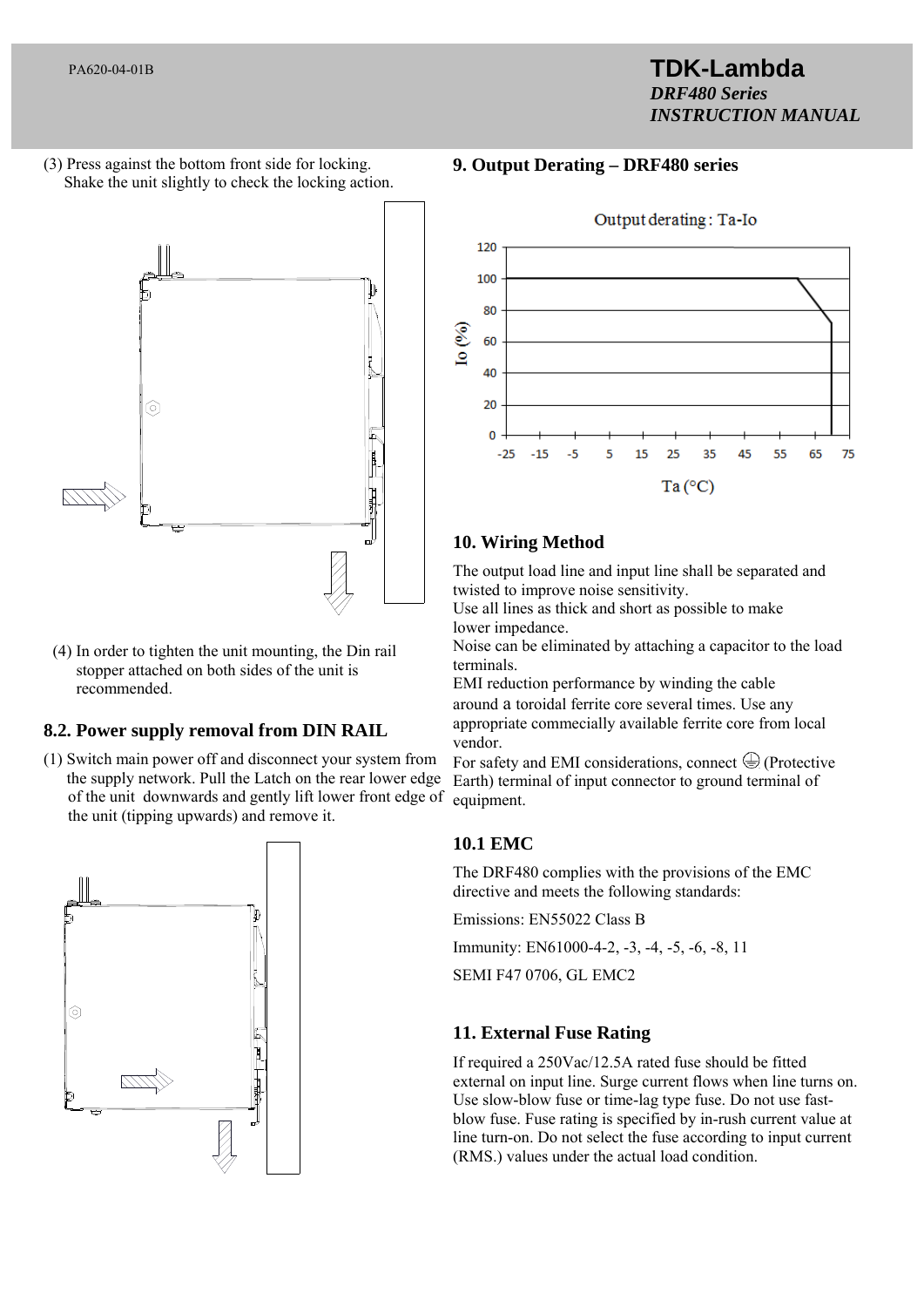# **12. Connections**



### Connector Information

| Signal connector used (CN17) |                  |                   |          |  |
|------------------------------|------------------|-------------------|----------|--|
|                              | Part Description | Part Name         | Manufact |  |
|                              | Pin Header       | S8B-PHDSS(LF)(SN) | JST      |  |

#### Matching Housings, Pin & Tool

| Part Description     | Part Name               | Manufact.  |
|----------------------|-------------------------|------------|
| Socket Housing       | PHDR-08VS               | <b>JST</b> |
| <b>Terminal Pins</b> | SPHD-002T-P0.5          | <b>JST</b> |
|                      | SPHD-001T-P0.5          |            |
| Hand Crimping        | YRS-620(SPHD-002T-P0.5) | <b>JST</b> |
| Tool                 | YC-610R(SPHD-001T-P0.5) |            |



# **13. DRF480 series UL508 Listed Condition**

WIRING

| Connector           | Recommended Wire | Max. Torque          |
|---------------------|------------------|----------------------|
| Input               | $10 - 24$ AWG    | $10.3$ kgf.cm        |
| $(L, N, \bigoplus)$ |                  | $(9 \text{ lbf.in})$ |
| Output              | $10 - 24$ AWG    | $10.3$ kgf.cm        |
| $(+V, -V)$          |                  | $(9 \text{ lbf.in})$ |
| Output              | $10 - 24$ AWG    | $10.3$ kgf.cm        |
| (DC OK)             |                  | $(9 \text{ lbf.in})$ |

1) Wire requirements, use minimum 75°C wire, use copper conductor only.

**TDK-Lambda** 

*INSTRUCTION MANUAL*

*DRF480 Series*

2) For use in a Pollution degree 2 environment only.

3) These products are considered for use where maximum surrounding air temperature does not exceed 70°C. When installing these products, please refer to section 9 for derating.

4) Indoor use only.

**14. DRF480 series ATEX/IEC Ex Conditions (**Model DRF480-24-1/HL-xyz only**)** 

# II3G Ex nA nC IIC T3 Gc

The **DRF480-24-1/HL** is a sub model of the DRF480 series. It has the same functionality as the standard DRF480 and benefits from a conformal coating. It is suitable for applications in Zone 2 provided it is installed in an appropriate IP54 enclosure according EN60079-15. When fitted in an IP54 enclosure, mounting method (section 8), ambient temperature requirement and deratings (section 9) must be complied with. Do not adjust any trimmers when explosive atmosphere could be present.

The DRF480-24-1/HL is approved to IEC/EN60079-0 and IEC/EN60079-15 Protection type nA and nC.

The product is suitable for IIA, IIB and IIC gas atmospheres. Temperature class T3 (maximum surface temp  $\leq 200^{\circ}$ C).

Product marking:

# **TDK-Lambda**

TDK-Lambda UK Ltd Kingsley Avenue, Ilfracombe Devon, EX34 8ES Telephone - Sales and Service +44 (0)1271 856666 Head Office and Works +44 (0)1271 856600 Facsimile +44 (0)1271 864894 WEBSITE: www.uk.tdk-lambda.com